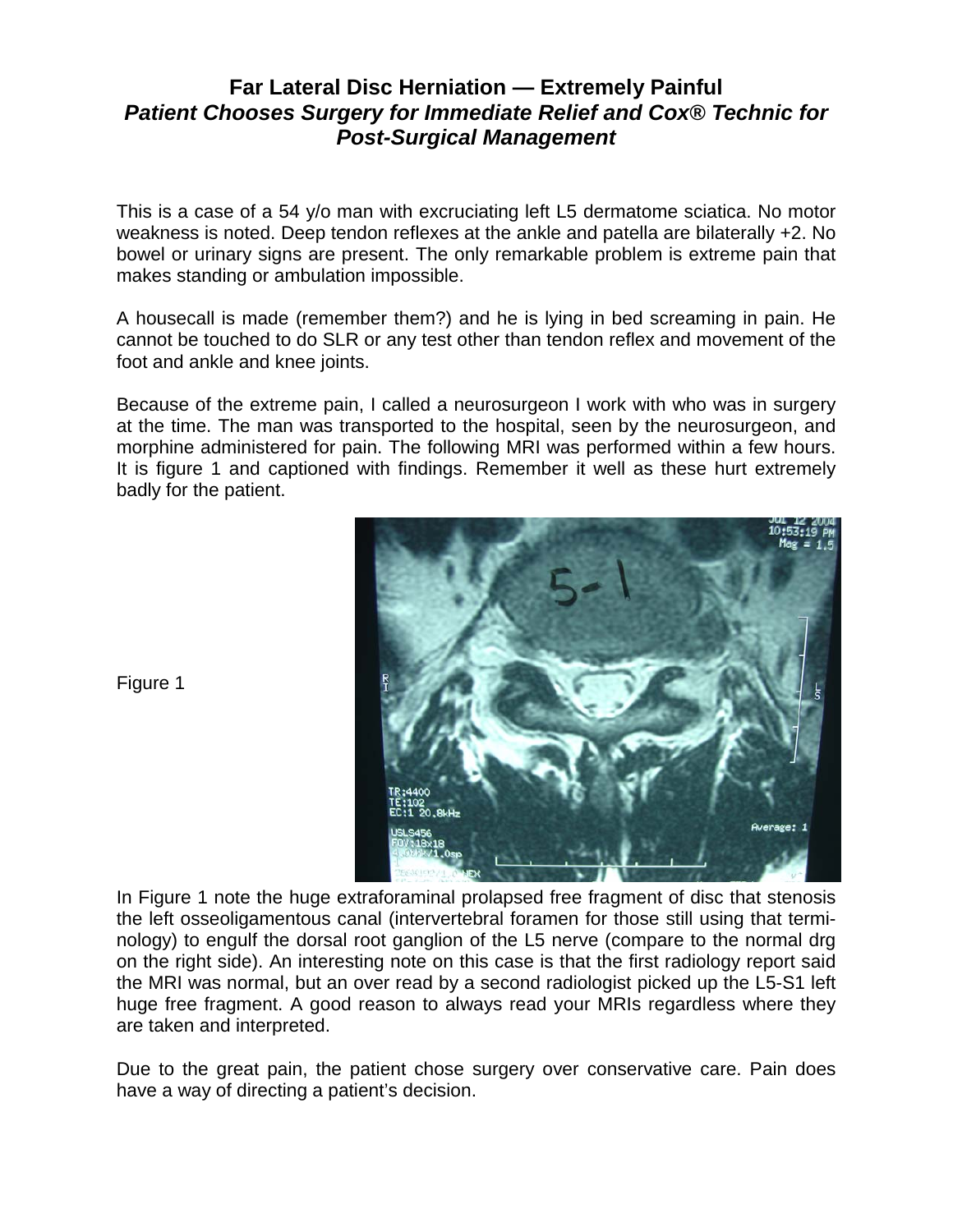

Figure 2 shows that to remove this huge free fragment, the inferior left L5 facet joint was removed (see the oblique view Figure 2). This xray was taken at my clinic three months after the surgery.



Figure 3

Figure 2

Figure 3: Note the removal of the left L5 inferior facet joint (noted on your reading left side)